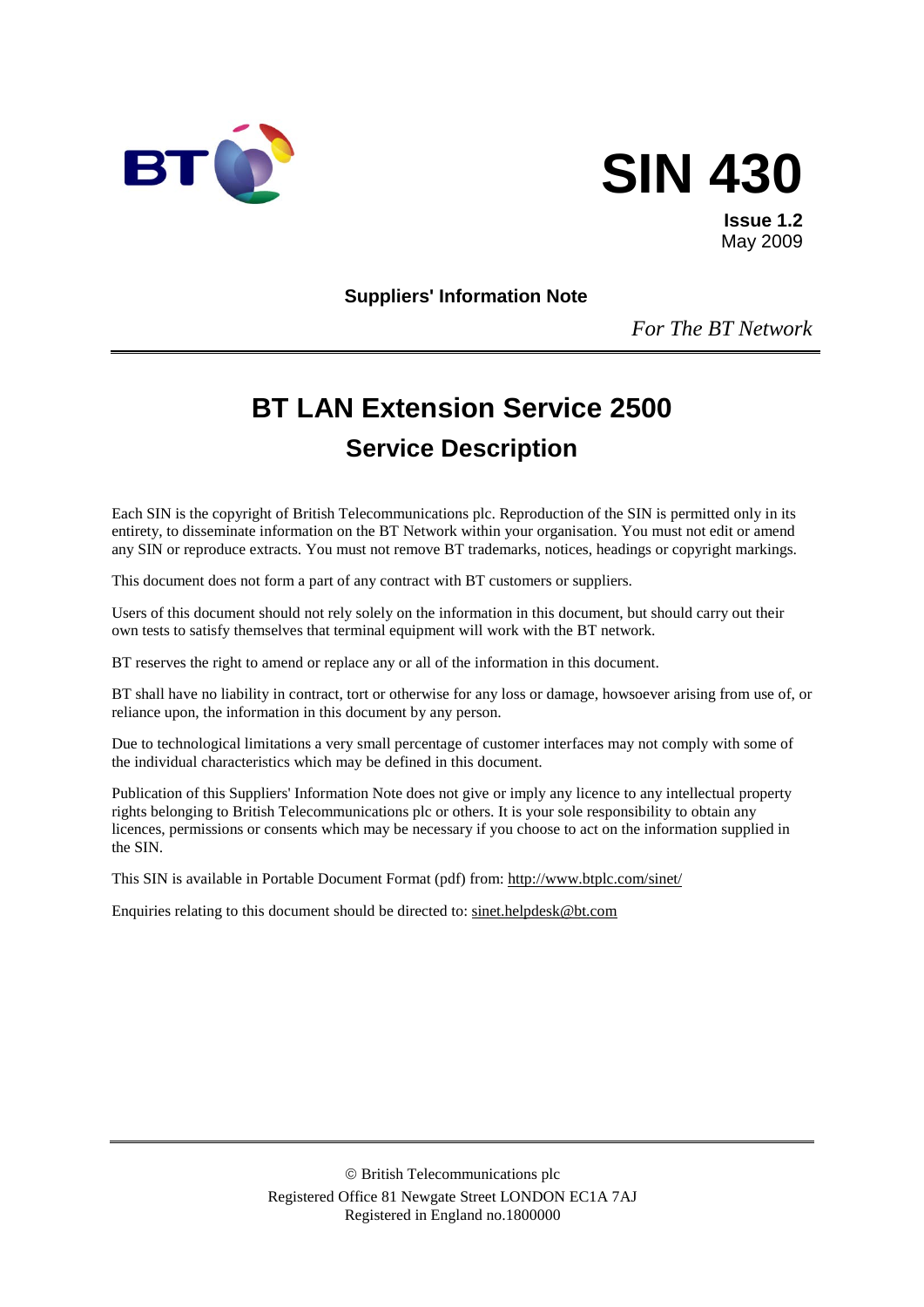#### **CONTENTS**

| 1.                   |  |
|----------------------|--|
| 2.                   |  |
| 3.                   |  |
| 3.1.<br>3.2.<br>3.3. |  |
| $\mathbf{4}$         |  |
| 4.1.<br>4.2.         |  |
| 5.                   |  |
| 6.                   |  |
| 7.                   |  |
| 8.                   |  |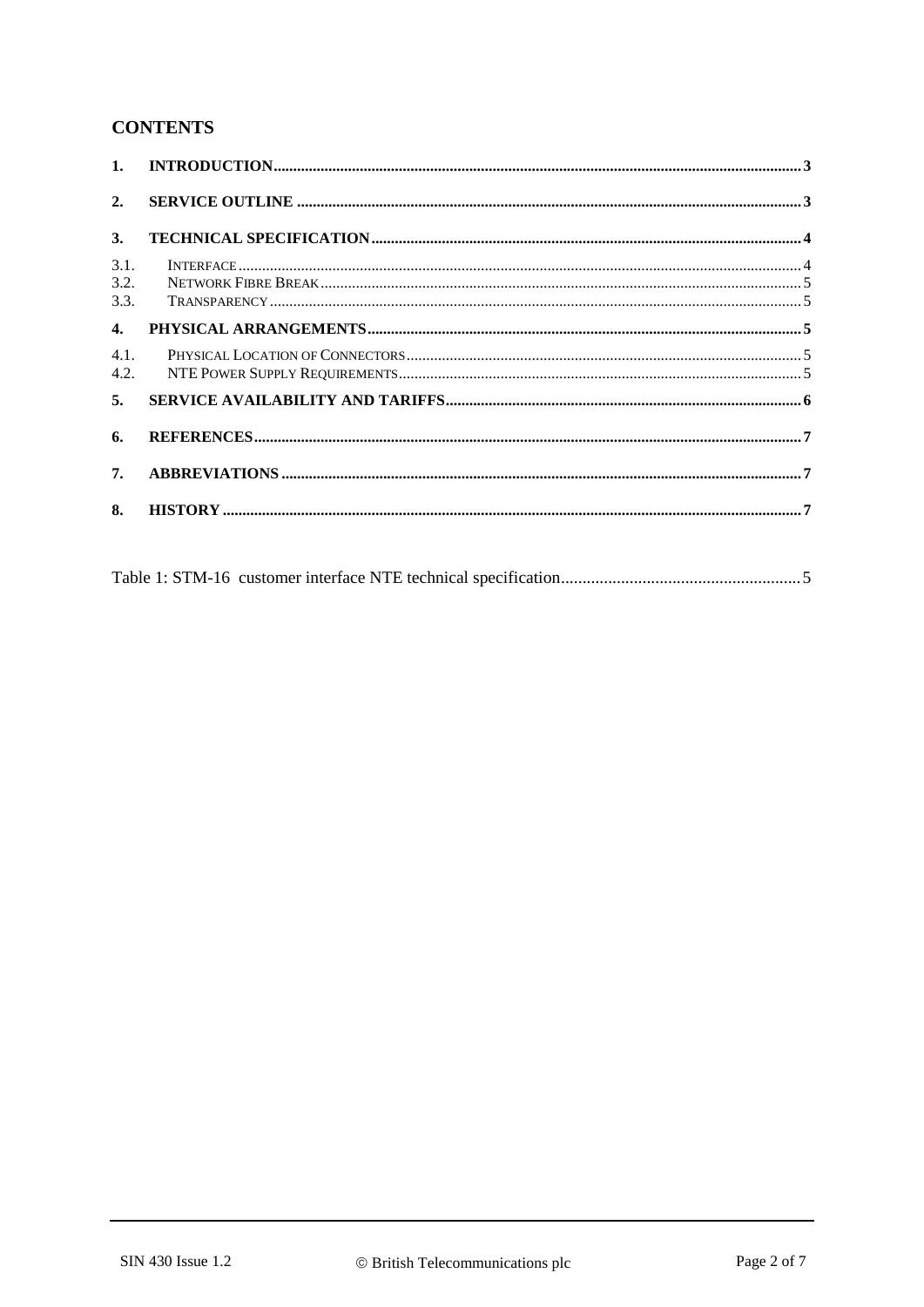#### **1. Introduction**

This Suppliers' Information Note (SIN) describes the BT Local Area Network (LAN) Extension Service 2500 (LES 2500). The SIN also provides information about the service for use by Customer Premises Equipment (CPE) manufacturers and developers.

**NB - The BT Global service LES 2500 described in this SIN is now known as EES 2500 and is delivered using Openreach Wholesale End to End Extension Service 2500 (WEES 2500), which is described in SIN 459. However, this SIN 430 remains available for reference.**

#### **2. Service Outline**

The LES 2500 service operates at a speed of 2.488Gbit/s (STM-16 rate as defined in ITU-T recommendation  $G707$ <sup>[1]</sup>).

The LES 2500 service can be used to provide transparent transport for equipment with STM-16 interfaces such as SDH equipment, ATM switches or IP routers with POS interfaces.

The service is available as a protected LES 2500A service and an unprotected LES 2500B service:

• LES 2500A

The LES 2500A service is protected using dual fibre routes for additional route resilience. An optical line protection switch provides protection against loss of service due to network fibre breaks. The line protection is completely automatic.

• LES 2500B

The LES 2500B service is the unprotected version of the LES 2500 service. However if protection against both network fibre breaks and card failures is sought, 2 LES 2500B services may be used. The use of 2 LES 2500B circuits to provide additional resilience will result in 2 customer interfaces being presented at each site.

A typical LES 2500 service is shown in [Figure 1.](#page-3-0)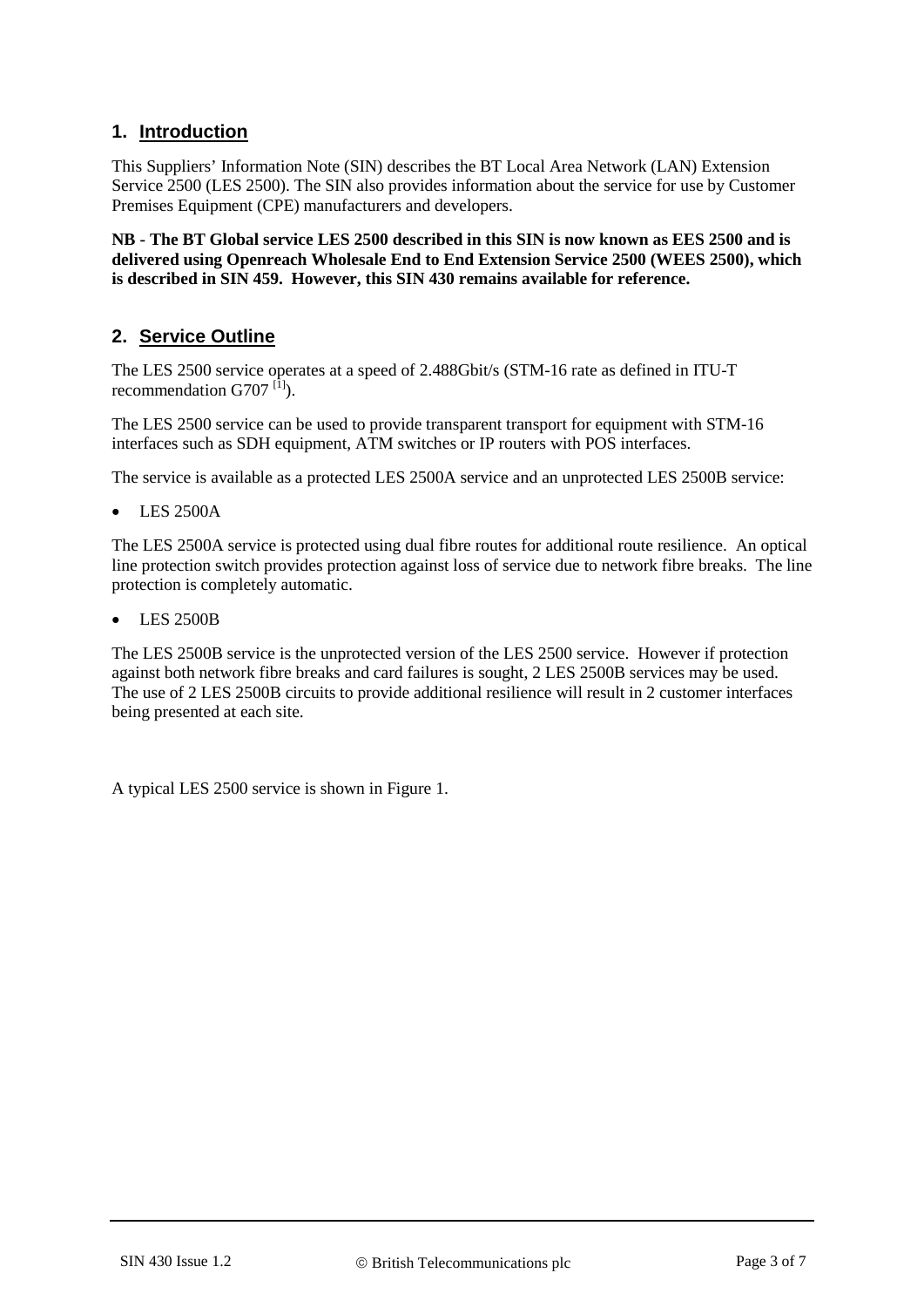

<span id="page-3-0"></span>**Figure 1 Typical LES 2500 configuration**

## **3. Technical Specification**

#### **3.1. Interface**

The LES 2500 NTE support the following customer interface:

#### 2.488 Gbit/s STM-16 SDH

S16.1 optical presentation conforming to ITU-T Recommendation G.957<sup>[\[2\]](#page-6-1)</sup> and G.707<sup>[\[1\]](#page-6-0)</sup>.

The interface is the Network Termination Point (NTP), i.e. the point of connection between the BT Network Terminating Equipment (NTE) and the CPE interface. The Customer Interface consists of a pair of SC/PC type fibre interface ports (transmit and receive). The customer provides the fibre patch connectors between the NTE and CPE; the maximum fibre length is shown in [Table 1.](#page-4-0)

The STM-16 S16.1 interface is as specified in ITU-T G.957<sup>[\[2\]](#page-6-1)</sup> recommendations. Attention is drawn to the Intellectual Property Rights (IPRs) set out in the preface of this agreed International standard. It is the responsibility of the CPE supplier to ensure that they have the necessary rights from the owner of the IPR. The IPR owner has stated that they are willing to negotiate licences under reasonable and non-discriminatory terms and conditions with applicants throughout the world.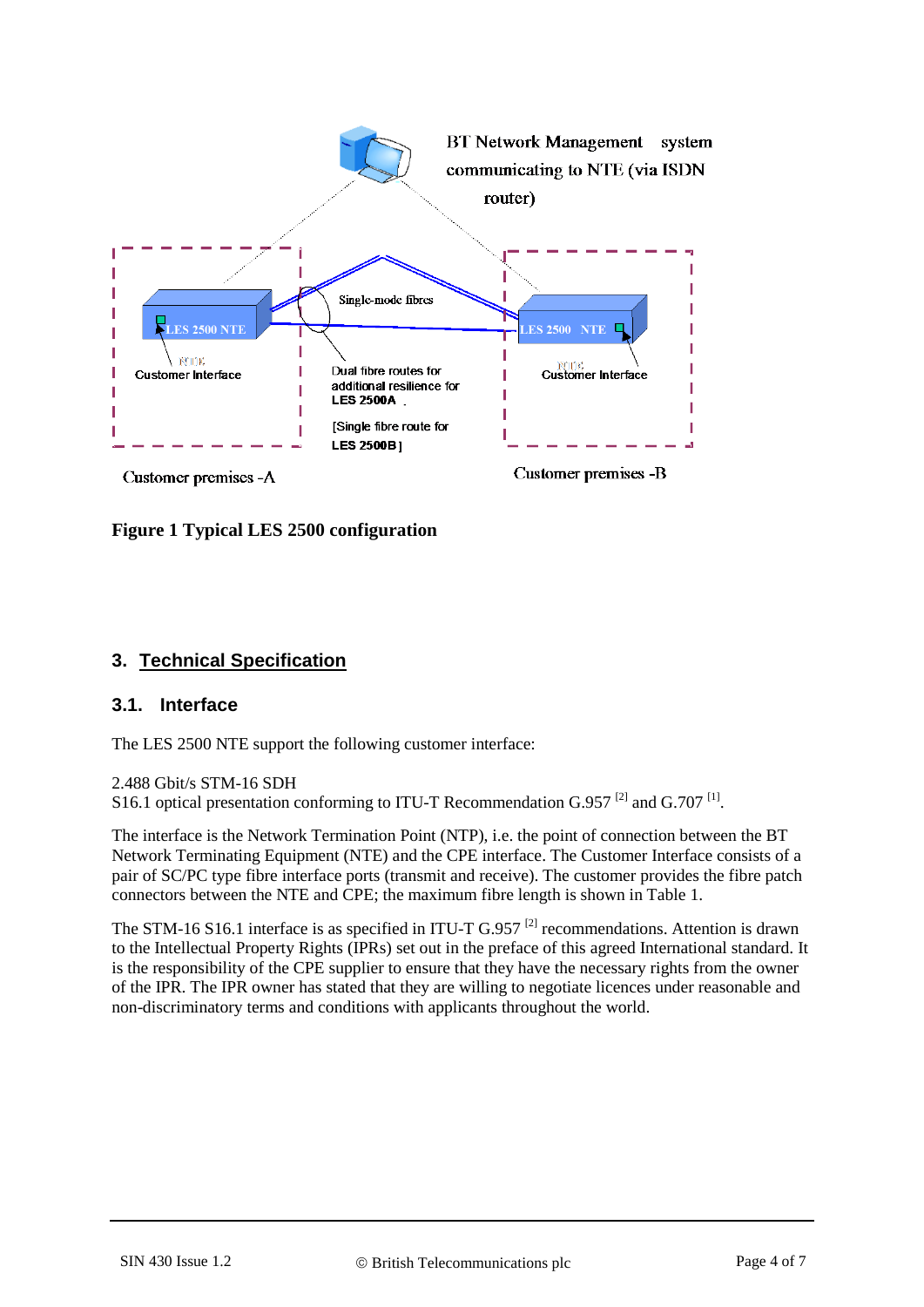| <b>Protocol</b>                                     | G.707 STM-16 according to ITU-T G.707                  |
|-----------------------------------------------------|--------------------------------------------------------|
| <b>Line Rate</b>                                    | $2.48832$ Gbit/s                                       |
| <b>Power Requirement</b>                            | See Section 4.2                                        |
| <b>Customer Fibre Connector</b>                     | SC/PC type                                             |
| <b>Customer interface Fibre</b> ( <i>Customer</i> ) | Single-mode 1310nm, 9/125 micron                       |
| <i>provided</i> )                                   |                                                        |
| <b>Customer interface Fibre Maximum</b>             | 10km from NTE's customer port.                         |
| <b>Delivery Distance</b>                            |                                                        |
| <b>Operating Temperature</b>                        | $5^\circ$ to $40^\circ$ C                              |
| <b>Laser Safety</b>                                 | Class 1 under all conditions as per IEC 825-1 $^{[3]}$ |

**Table 1: STM-16 customer interface NTE technical specification**

## <span id="page-4-0"></span>**3.2. Network Fibre Break**

In the event of a network fibre break, a LOS (Loss of Signal) is generated at the customer interface. The generation of the LOS condition is achieved by shutting down the customer port on the LES 2500 NTE.

## **3.3. Transparency**

The LES 2500 service is a transparent physical layer transport service.

## **4. Physical Arrangements**

#### **4.1. Physical Location of Connectors**

The User–Network Interface (UNI) is located at the connector on the BT Network Terminating Equipment (NTE) with a connector on the Customer side as described in the relevant part of Section 3 of this document.

#### **4.2. NTE Power Supply Requirements**

The NTE is locally powered and will require a local mains 50 Hz AC supply. It will be mounted in accordance with standard BT practices in agreement with the customer.

Where the NTE is powered by a customer provided –50 Volts, the NTE will be supplied with a connection lead that will be presented as wires only. As power supplies can vary slightly in output voltage and characteristics, the NTE will function with customer provided power supplies which are in accordance with the British Telecom Network Requirement, (BTNR) 2511<sup>[\[4\]](#page-6-3)</sup>.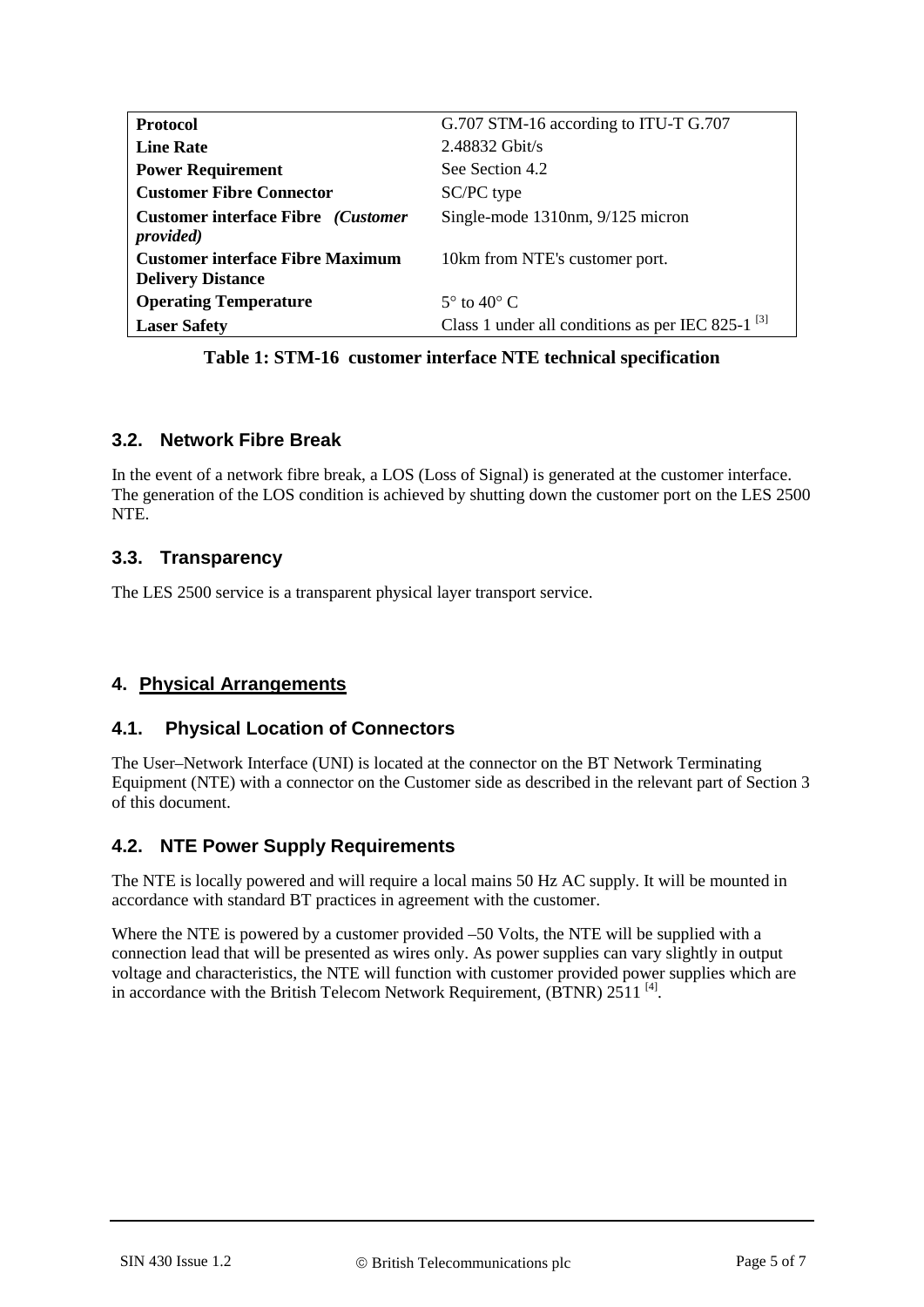## **5. Service Availability and Tariffs**

For further information on service availability and tariffs please contact:

David Midson

BT Global Services

Telephone:- 01205 356390

Alternatively please contact either

- Your companies BT Account Manager.
- For Personal customers, BT Sales 0800 800150 for product and service information, sales and rental enquiries.
- For Business customers, BT Sales 0800 800152 for product and service information, sales and rental enquiries.

Information may also be obtained from the Data Connect Helpdesk, for which contact details are given at. <http://www.btplc.com/sinet/>